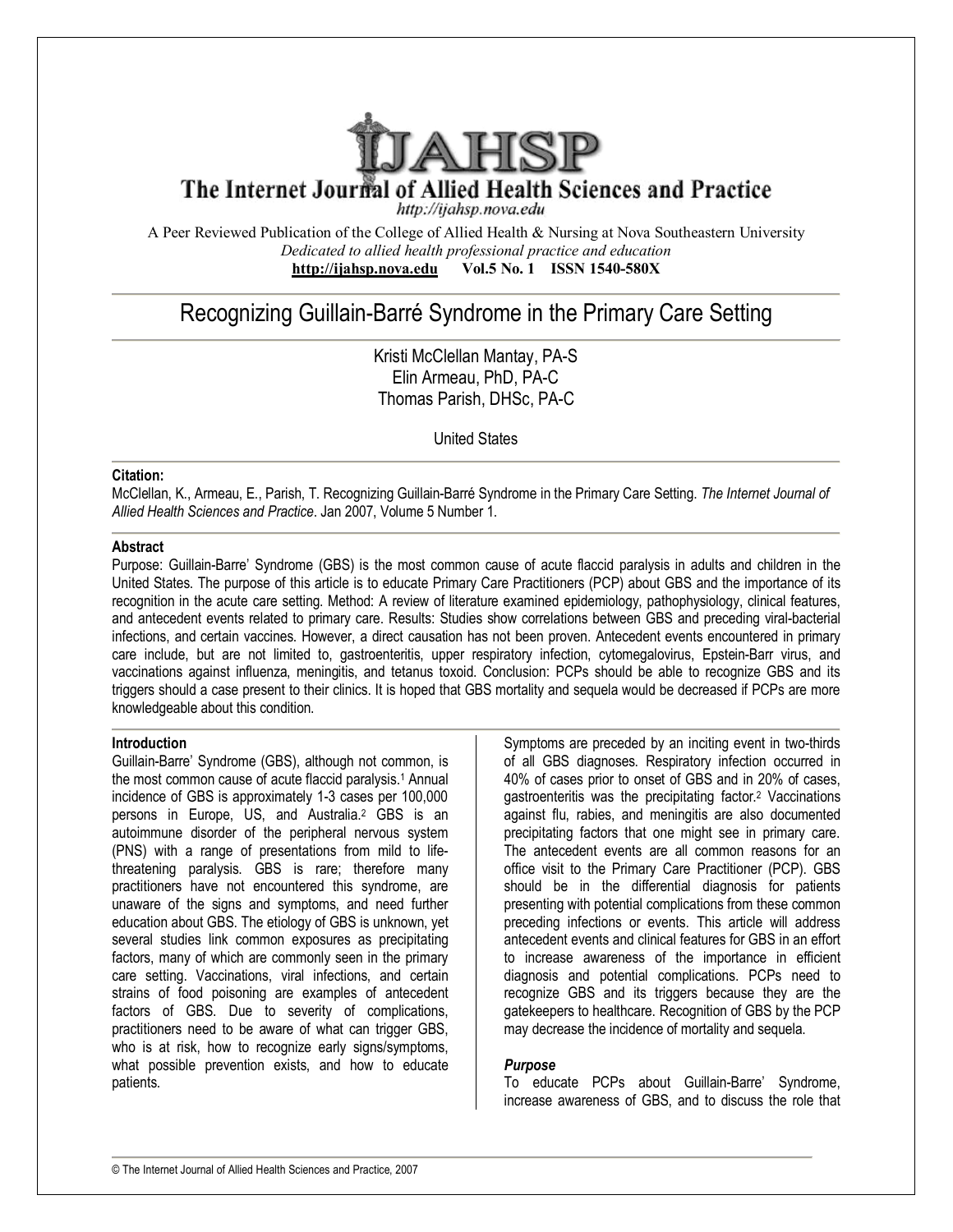PCPs play in the diagnosis and treatment of GBS.

### **Review of Literature**

The review of literature examines events that are postulated to trigger GBS and events that are known to trigger GBS. The information will be compiled to educate practitioners about GBS. The review of literature will also address background information such as epidemiology, pathophysiology, clinical features, antecedent events and their relationship to primary care.

Many practitioners may remember a lecture in medical school on GBS or acute peripheral neuropathy as their only experience with GBS. But, because GBS is a rapidly ascending peripheral neuropathy that can have potentially fatal complications, the practitioner needs to know how they (practitioner) could play an important role in early diagnosis.

### **Epidemiology**

The incidence of GBS in the United States is 1-8/100,000 persons annually.<sup>3</sup> GBS occurs in all age groups with a slight increase in the young adult and elderly populations.<sup>2</sup> Joseph and Tsao,<sup>4</sup> report the youngest recorded patient as four years old and the oldest patient as 95 years old. GBS affects both males and females, but males are about 1.5 times more likely to be affected than females.<sup>5</sup> GBS is found to be slightly more common in Caucasians than African-Americans in the United States.<sup>1</sup>

Immunocompromised patients are also at a high risk for most of the antecedent illnesses, therefore increasing risk of GBS.

According to Seneviratne,<sup>2</sup> a cohort study suggests that the risk for GBS is increased in the first few months after giving birth, while the risk is lower during the actual pregnancy. No direct genetic link has been determined. GBS is presumed to be the person's idiosyncratic immune response to the preceding infection, in which there may be an underlying genetic basis. There has been no link to geographic location except for sporadic clusters due to outbreaks of communicable illnesses or exposure to contamination.

### **Pathophysiology**

While the exact cause is not known, GBS is thought to be an autoimmune disease process in both the demyelinating and axonal forms of the disease. The discovery of

antiganglioside antibodies is due to the relationship of infection and autoimmune properties.<sup>6</sup> The presence of antibodies and activated T-cells that react against the peripheral myelin gives rise to the theory that GBS is a type of autoimmune pathology. Macrophages invade the Schwann cell, strip myelin from the axon, and sometimes degeneration of the axon occurs, which may be secondary to an autoimmune attack on the axon or myelin. Autoreactive T-cells are thought to be "activated" and mediate this autoimmune response by initiating the cascade to inflammation.<sup>7</sup> Winer, proposes a possible mechanism of disease where the antiganglioside antibodies appear to cross-react with particular antigens found in the lipopolysaccharide of certain infective agents known to be GBS triggers.<sup>6</sup> Current literature suggests that molecular mimicry is a likely mechanism of the autoimmune reaction. Molecular mimicry is when the immune system responds to specific antigens (thought to be present due to the antecedent infection) or the actual organism implicated in the preceding infection, and causes the immune system to attack similar epitopes in the peripheral nervous system. There are five distinctive subtypes of GBS that are classified according to pathology and electrodiagnostic studies (see Table 1 for subtypes and descriptions).

### **Clinical Features**

GBS occurs in relatively healthy persons that experience an antecedent infection/event anywhere from days to weeks prior to onset of GBS symptoms. The most common infections reported in GBS cases are bacterial gastroenteritis and upper respiratory infection that was present approximately one to three weeks before the onset of any neurological symptoms. Approximately 20% of GBS patients experience a form of gastroenteritis prior to GBS diagnosis (Seneviratne, 2000). There is speculation that specific vaccinations can trigger GBS.

Persons with GBS experience a gradual symmetrical onset of paresthesia and numbness that begins at the feet and ascends at a variable rate. Progression may also include the hands and feet ascending distally to proximally, eventually leading to motor weakness then paralysis.

Sensory or autonomic dysfunction is present in about two thirds of cases, but is not necessarily present in all cases.<sup>8</sup> Autonomic disruption can manifest in many variations such as hyper/hypotension, cardiac arrhythmias with wide variations, and other various symptoms (see Table 2).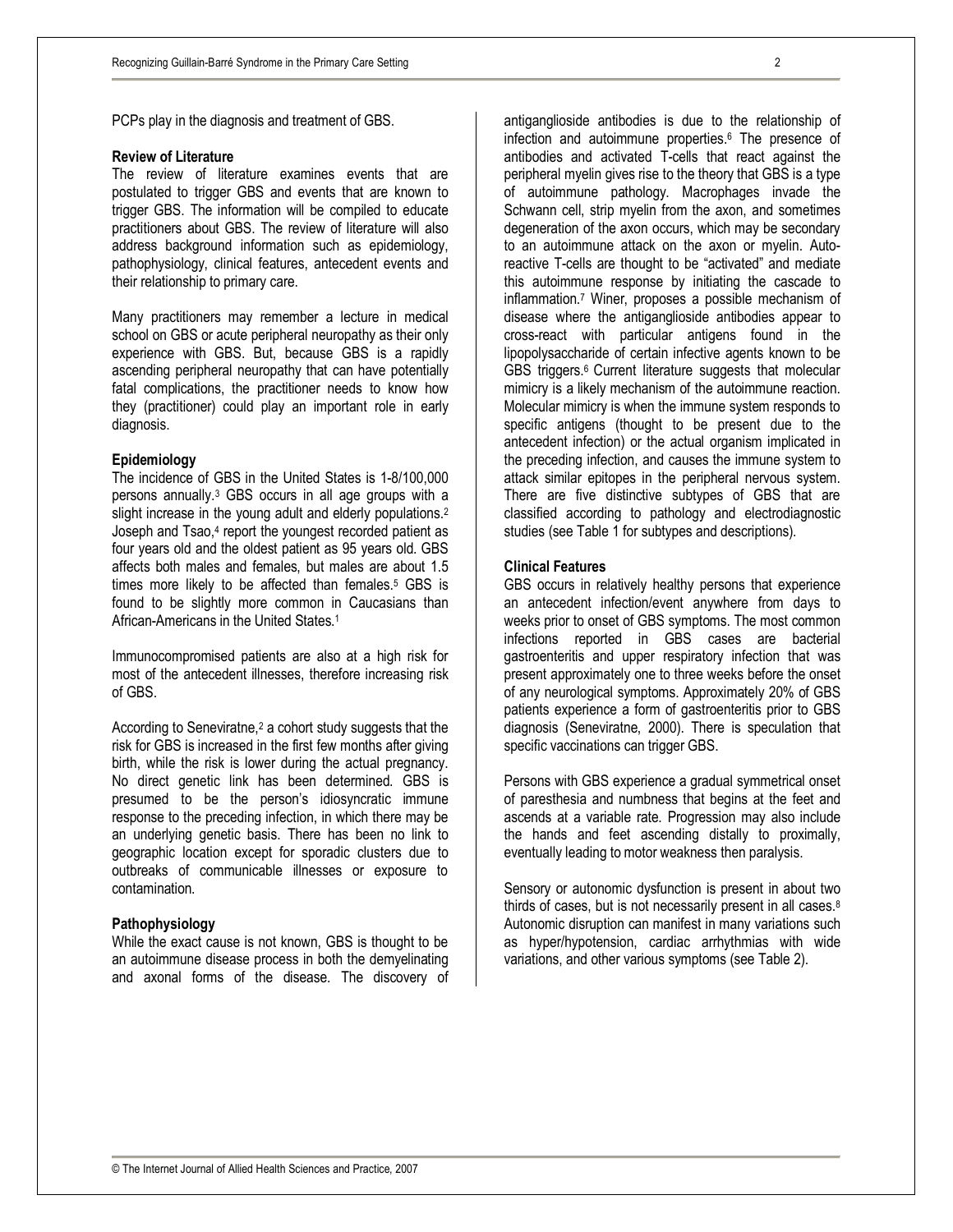# **Table 1. Subtypes of Guillain-Barre' Syndrome**

| Antibody mediated autoimmune disorder.<br>$\bullet$<br>Triggered by antecedent infection or vaccination.<br>Inflammatory demyelination present and may be accompanied by axonal nerve loss.<br>Remyelination occurs upon cessation of immune reaction.<br>٠<br>Acute motor axonal neuropathy (AMAN)<br>Most patients seropositive for Campylobacter infection.<br>$\bullet$<br>Pure motor axonal form of neuropathy.<br>Pediatric patients mostly affected and recovery typically rapid<br>Acute motor sensory axonal neuropathy (AMSAN)<br>Degeneration of myelinated motor and sensory fibers with minimal inflammation and demyelination.<br>$\bullet$<br>Similar to AMAN except AMSAN only affects sensory nerves and roots.<br>٠<br>Typically affects adults.<br>Miller Fisher syndrome<br>Rare, rapidly evolving ataxia, areflexia, with limb weakness and ophthalmoplegia.<br>٠<br>Sensory loss not common, but proprioception can be impaired.<br>$\bullet$<br>Demyelination and inflammation of cranial nerves III/IV, spinal ganglia, and peripheral nerves.<br>Resolution in one to three months.<br>Acute panautonomic neuropathy<br>Rarest of all types, with sympathetic, parasympathetic, and cardiac involvement.<br>$\bullet$ | Acute inflammatory demyelinating polyradiculoneuropathy (AIDP) |  |  |
|------------------------------------------------------------------------------------------------------------------------------------------------------------------------------------------------------------------------------------------------------------------------------------------------------------------------------------------------------------------------------------------------------------------------------------------------------------------------------------------------------------------------------------------------------------------------------------------------------------------------------------------------------------------------------------------------------------------------------------------------------------------------------------------------------------------------------------------------------------------------------------------------------------------------------------------------------------------------------------------------------------------------------------------------------------------------------------------------------------------------------------------------------------------------------------------------------------------------------------------------|----------------------------------------------------------------|--|--|
|                                                                                                                                                                                                                                                                                                                                                                                                                                                                                                                                                                                                                                                                                                                                                                                                                                                                                                                                                                                                                                                                                                                                                                                                                                                |                                                                |  |  |
|                                                                                                                                                                                                                                                                                                                                                                                                                                                                                                                                                                                                                                                                                                                                                                                                                                                                                                                                                                                                                                                                                                                                                                                                                                                |                                                                |  |  |
|                                                                                                                                                                                                                                                                                                                                                                                                                                                                                                                                                                                                                                                                                                                                                                                                                                                                                                                                                                                                                                                                                                                                                                                                                                                |                                                                |  |  |
|                                                                                                                                                                                                                                                                                                                                                                                                                                                                                                                                                                                                                                                                                                                                                                                                                                                                                                                                                                                                                                                                                                                                                                                                                                                |                                                                |  |  |
|                                                                                                                                                                                                                                                                                                                                                                                                                                                                                                                                                                                                                                                                                                                                                                                                                                                                                                                                                                                                                                                                                                                                                                                                                                                |                                                                |  |  |
|                                                                                                                                                                                                                                                                                                                                                                                                                                                                                                                                                                                                                                                                                                                                                                                                                                                                                                                                                                                                                                                                                                                                                                                                                                                |                                                                |  |  |
|                                                                                                                                                                                                                                                                                                                                                                                                                                                                                                                                                                                                                                                                                                                                                                                                                                                                                                                                                                                                                                                                                                                                                                                                                                                |                                                                |  |  |
|                                                                                                                                                                                                                                                                                                                                                                                                                                                                                                                                                                                                                                                                                                                                                                                                                                                                                                                                                                                                                                                                                                                                                                                                                                                |                                                                |  |  |
|                                                                                                                                                                                                                                                                                                                                                                                                                                                                                                                                                                                                                                                                                                                                                                                                                                                                                                                                                                                                                                                                                                                                                                                                                                                |                                                                |  |  |
|                                                                                                                                                                                                                                                                                                                                                                                                                                                                                                                                                                                                                                                                                                                                                                                                                                                                                                                                                                                                                                                                                                                                                                                                                                                |                                                                |  |  |
|                                                                                                                                                                                                                                                                                                                                                                                                                                                                                                                                                                                                                                                                                                                                                                                                                                                                                                                                                                                                                                                                                                                                                                                                                                                |                                                                |  |  |
|                                                                                                                                                                                                                                                                                                                                                                                                                                                                                                                                                                                                                                                                                                                                                                                                                                                                                                                                                                                                                                                                                                                                                                                                                                                |                                                                |  |  |
|                                                                                                                                                                                                                                                                                                                                                                                                                                                                                                                                                                                                                                                                                                                                                                                                                                                                                                                                                                                                                                                                                                                                                                                                                                                |                                                                |  |  |
|                                                                                                                                                                                                                                                                                                                                                                                                                                                                                                                                                                                                                                                                                                                                                                                                                                                                                                                                                                                                                                                                                                                                                                                                                                                |                                                                |  |  |
|                                                                                                                                                                                                                                                                                                                                                                                                                                                                                                                                                                                                                                                                                                                                                                                                                                                                                                                                                                                                                                                                                                                                                                                                                                                |                                                                |  |  |
|                                                                                                                                                                                                                                                                                                                                                                                                                                                                                                                                                                                                                                                                                                                                                                                                                                                                                                                                                                                                                                                                                                                                                                                                                                                |                                                                |  |  |
|                                                                                                                                                                                                                                                                                                                                                                                                                                                                                                                                                                                                                                                                                                                                                                                                                                                                                                                                                                                                                                                                                                                                                                                                                                                |                                                                |  |  |
|                                                                                                                                                                                                                                                                                                                                                                                                                                                                                                                                                                                                                                                                                                                                                                                                                                                                                                                                                                                                                                                                                                                                                                                                                                                |                                                                |  |  |
|                                                                                                                                                                                                                                                                                                                                                                                                                                                                                                                                                                                                                                                                                                                                                                                                                                                                                                                                                                                                                                                                                                                                                                                                                                                |                                                                |  |  |
| Recovery is gradual and incomplete.                                                                                                                                                                                                                                                                                                                                                                                                                                                                                                                                                                                                                                                                                                                                                                                                                                                                                                                                                                                                                                                                                                                                                                                                            |                                                                |  |  |

Note. From "Subtypes of Guillain-Barre' Syndrome," by Newswanger and Warren, 2004, American Family Physician, 69(10), p.4. Copyright 2004 by American Academy of Family Physicians. Adapted with permission.

\_\_\_\_\_\_\_\_\_\_\_\_\_\_\_\_\_\_\_\_\_\_\_\_\_\_\_\_\_\_\_\_\_\_\_\_\_\_\_\_\_\_\_\_\_\_\_\_\_\_\_\_\_\_\_\_\_\_\_\_\_\_\_\_\_\_\_\_\_\_\_\_\_\_\_\_\_\_\_\_\_\_\_\_\_\_\_\_\_\_\_\_\_\_\_\_\_\_\_\_\_\_

|           | Motor dysfunction                                                                  |
|-----------|------------------------------------------------------------------------------------|
|           | Symmetrical limb weakness – distal to proximal and rapidly ascending               |
| ٠         | Muscle weakness or wasting - limbs, neck, respiratory muscles                      |
| ٠         | Cranial nerve palsies III-VII, IX-XII                                              |
| ٠         | Areflexia                                                                          |
|           | Sensory dysfunction                                                                |
| ٠         | Pain                                                                               |
| ٠         | Numbness/paresthesia                                                               |
| ٠         | Decrease or loss in proprioception, vibration, pain, and touch sensations distally |
| ٠         | Ataxia                                                                             |
|           | Autonomic dysfunction                                                              |
| ٠         | Cardiac arrhythmias (tachy and brady)                                              |
|           | Hypo/hypertension                                                                  |
| ٠         | Wide fluctuation of pulse and blood pressure                                       |
| ٠         | Hyper/anhydrosis                                                                   |
| $\bullet$ | Hypersalivation                                                                    |
| $\bullet$ | Tonic pupils                                                                       |
|           | Urinary sphincter disturbances                                                     |
|           | Gastric dismotility - constipation or diarrhea                                     |
|           | Venous pooling and facial flushing                                                 |
|           | مممه ماليمان سمطتك                                                                 |

• Other - papilledema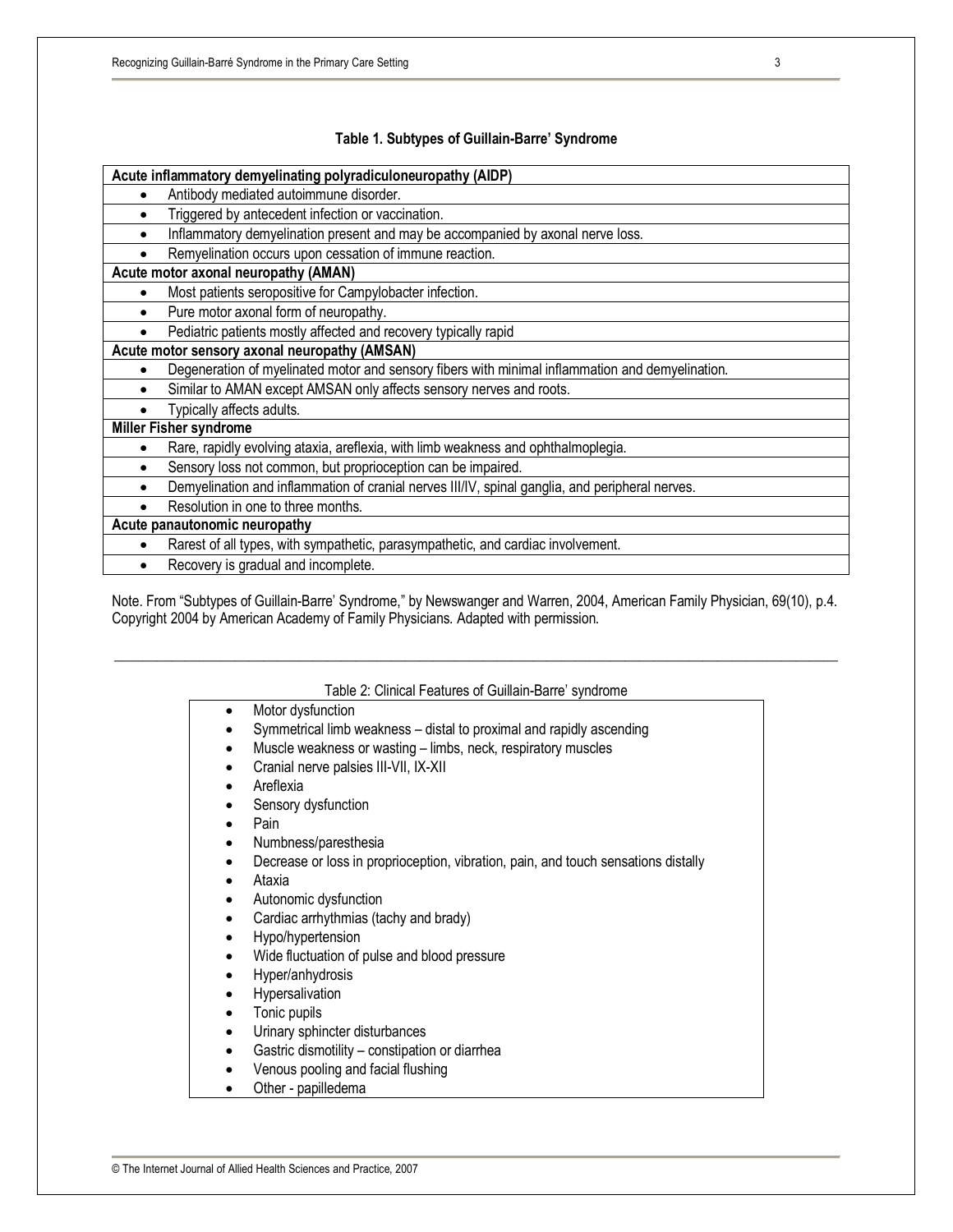Many deaths due to GBS are attributed to autonomic disturbances; cardiac arrest being the most common cause, responsible for 20-30% of deaths. The most common symptoms are limb weakness and pain (see Table 2 for clinical signs and symptoms). Pain is experienced by approximately 90% of patients.<sup>2</sup> The pain has been described as being like a "charlie horse," severe with slight movement that should not normally cause pain, as in hypersensitivity or hypalgesia.<sup>8</sup>

Although GBS is a peripheral neuropathy, there can be some cranial nerve involvement. The most common involvement is facial palsy.<sup>2</sup> Diagnosis of GBS requires that the following criteria are met: progressive weakness of more than two limbs, areflexia, and progression of symptoms in four weeks or less.<sup>6</sup> The neuropathy progresses and usually reaches a peak anywhere from 24 hours to four weeks with shorter or longer variations. The next phase is a plateau or stable phase that varies among patients, but usually lasts as long as the progressive stage. The recovery stage can be as long as one month to 2 years. Adults tend to show no improvement after two years.<sup>3</sup> Complications or sequela of GBS can range from mild weakness to complete paralysis.

### **Antecedent Events**

There are many factors strongly correlated with GBS diagnosis. According to Winer, many epidemiological studies corroborate that 75% of GBS patients document a preceding infection.<sup>6</sup> Primary care providers (PCPs); are very likely to be consulted for the GBS patient's antecedent illness and should be prepared to identify early symptoms of GBS in the period following the antecedent illness. The emergency department (ED) also acts as primary care to many. Practitioners in the ED setting may be the first to see and examine patients with complaints that may manifest as GBS.

There are many antecedent events that may trigger GBS; however, only events commonly seen in primary care will be discussed. These events include bacterial infection, viral infections and vaccinations. Bacterial Infection

The most frequent infection preceding GBS is due to the pathogen Campylobacter jejuni (C. jejuni).<sup>9</sup> Bacteria from the Campylobacter genus are now identified as the most common source of bacterial gastroenteritis in the United States. Campylobacteriosis is an increasing problem. The rate of new Campylobacter cases currently exceeds that of the previously dominant salmonella and shigella.<sup>10</sup>

Bacterial gastroenteritis is found not only in underdeveloped countries, but also in many urban and industrialized societies. The Center for Disease Control (CDC) estimates that over 2.5 million cases of

Campylobacter enteritis occur each year in the United States alone. Food poisoning via *C. jejuni* is caused by consumption of raw or undercooked meat (mainly poultry), unpasteurized milk, home-canned foods, prepared foods (restaurants and home), or foods incubated in anaerobic environments.<sup>11</sup>

Contaminated water is also a source of infection mostly confined to developing, or poor and underdeveloped countries. Sequlae of *C. jejuni* infection not only includes GBS, but other morbidities such as reactive arthritis, pancreatitis, and carditis.<sup>12</sup> The patient with gastroenteritis due to *C. jejuni* (if s/he seeks medical care) will most likely visit a primary care or acute care setting. These practitioners should be aware that this type of illness could trigger GBS. In studies done in the US, Europe, and Japan, cultures and serum have shown evidence of antecedent *C. jejuni* infection in 26-45% of GBS patients. These patients present with classic food poisoning type signs and symptoms, the most common being nausea, vomiting, abdominal pain, and diarrhea. Hadden and Gregson,<sup>9</sup> reported that GBS preceded by a *C. jejuni* infection tends to have a more severe illness and worse prognosis when compared to other associated organisms or antecedent events. Poor long term prognosis can also be attributed to other factors including; old age, underlying disease, GBS disease severity (mechanical ventilation and rapid onset), and infection with C. jejuni. It is speculated that immune response to an infection caused by *C. jejuni* causes increased axonal degeneration, which may regenerate, but often not completely.<sup>9</sup>

Research has been done to compare the presence of *C. jejuni* in peripheral blood mononuclear cells (PBMCs) of patients diagnosed with gastroenteritis due to *C. jejuni* and in healthy control subjects not exposed to the bacteria. The subjects studied consisted of 65 healthy persons, 10 patients diagnosed with *C. jejuni* induced enteritis, and 23 patients diagnosed with GBS. All GBS patients had preceding *C. jejuni* infection prior to GBS development.<sup>13</sup> Tests were also done to determine the persistence of the Campylobacter organism. Testing was completed by obtaining a second blood sample approximately one year after the first sample was taken from the patients with known infection. Polymerase chain reaction (PCR) yielded identical results when follow-up samples were compared with the original samples. This data suggests that Campylobacter DNA is present and stable in the blood of a person for approximately one to two years.

This same study reported that human PBMCs contain Campylobacter DNA, and the highest percentages of Campylobacter DNA were found in the GBS patients with documented preceding *C. jejuni* infection. However, *C. jejuni* DNA was found in the healthy control group as well. One explanation for the presence of *C. jejuni* in the healthy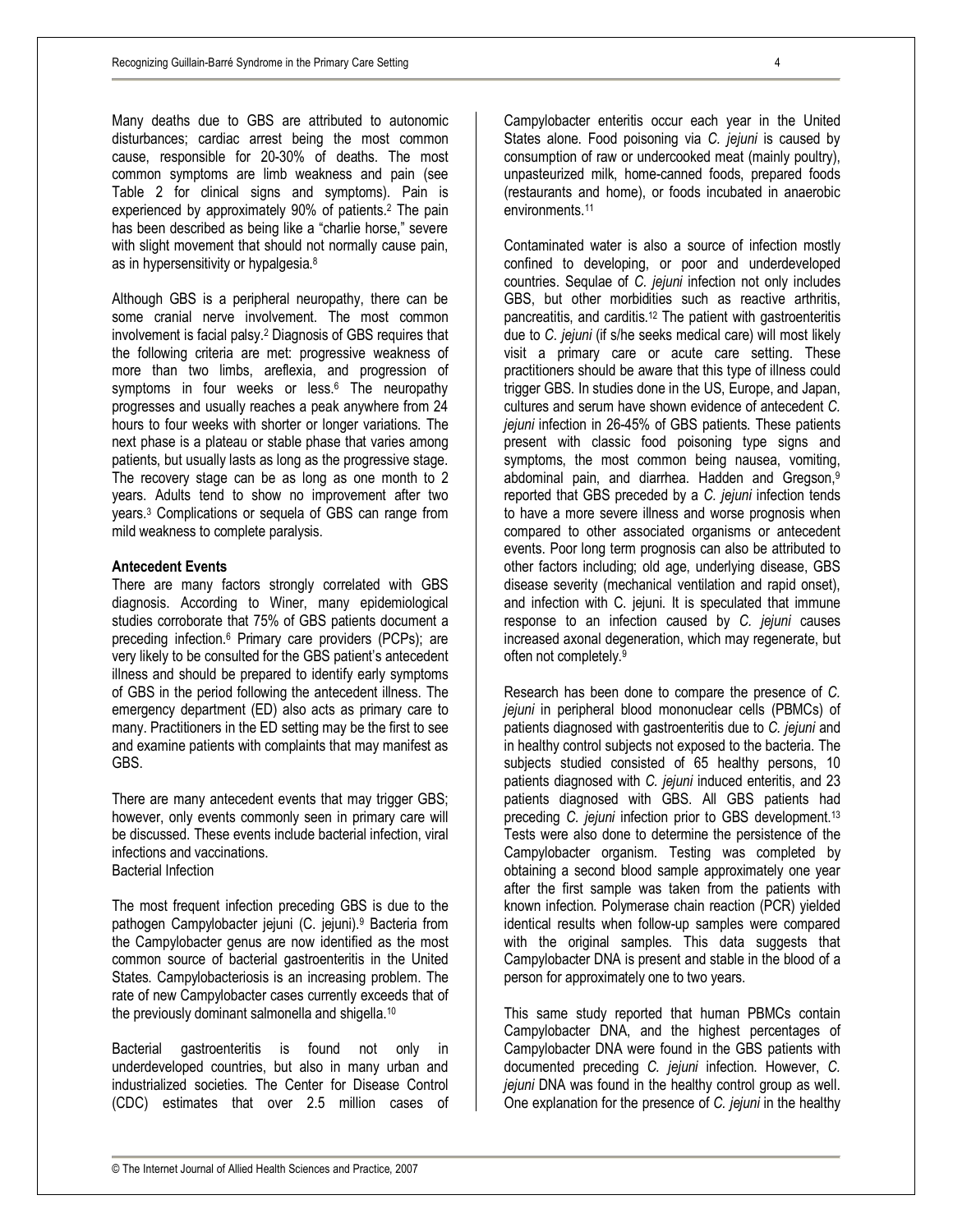population is the constant presence of bacteria in foods consumed frequently, mainly poultry products. Other suggestions proposed by Van Rhijin's research team are that the bacteria are digested or die, but the DNA is not digested and remains within the host cells. This research does not prove that *C. jejuni* is the direct cause of GBS, but plays an important role in triggering the onset of GBS.

A second article examines a specific case in which an entire family suffered an outbreak of *C. jejuni* enteritis. Only one family member developed GBS during the outbreak. The importance of this data is to compare the immune response in the *C. jejuni / GBS patient versus those only* suffering from enteritis. This data may also aid in determining the factors that lead to GBS following a *C. jejuni* infection.

The patient that developed GBS was a ten year-old boy with preceding *C. jejuni* enteritis. The boy's father and brother also suffered from the same causal infection. Cultures were taken from all four of the family members, including the mother that was exposed but did not experience any enteritis. After immunologic testing, each family member was shown to have increased levels of antibodies IgA, IgM, and IgG. Dr. Ang and team,<sup>14</sup> determined that the same microbe (C. jejuni) infected three individuals that were genetically related, and each person had a completely different immune response. This research determined there is no genetic link, and host-susceptibility factors determine what the immune response will be, which may or may not lead to the development of neurological symptoms such as GBS.<sup>14</sup>

Another bacterial trigger of GBS that is less prevalent is upper respiratory infection due to Mycoplasma pneumoniae found in about ten percent of GBS patients.<sup>2</sup> This organism is difficult to isolate, therefore confirmation of preceding infection in GBS patients is difficult.

A case-control study was conducted to determine which antecedent infections are specifically associated with GBS. Participants examined were patients in the Dutch Guillain-Barre' Trial. Jacobs et al., sampled 154 GBS patients and 154 sex and age matched controls with other neurological disease.15 In the four weeks prior to GBS onset, 105 of 154 patients reported an antecedent illness. Multivariant analysis was performed and found that in the GBS population, serology was positive for the following antecedent infections: *C. jejuni* in 32% of patients, Cytomegalovirus (CMV) in 13%, Epstein - Barr virus (EBV) in 10%. In a univariant analysis, *Mycoplasma pneumoniae* was present in 5%. All infections occurred significantly more often in GBS patients than in the control group. In the 49 patients not reporting antecedent illness, many had positive serology for antecedent infection. Serology showed *C. jejuni* in 29%, CMV in 18%, EBV in 16%, and M.

pneumoniae in 4%. It was also noted that 13 patients had positive serology for multiple infectious agents. It was concluded that C. jejuni, CMV, EBV, and M. pneumoniae are specifically related to GBS, and are among the most common causes of antecedent infections. *C. jejuni* was concluded to be the most common bacterial antecedent infection and CMV the most common viral antecedent infection.<sup>15</sup>

## **Viral Infections**

The second most common antecedent infection reported is cytomegalovirus (CMV). CMV has been found in European studies to be present in GBS patients as an antecedent event in 11-22% of cases.<sup>2</sup> According to the CDC, between 50% and 80% of adults in the US are infected with CMV by the age of 40. CMV is largely a silent virus therefore; actual incident rates are not available. GBS with preceding CMV infection tends to be more prevalent in young females, leading to a more complicated disease process with severe respiratory complications and liver disease.<sup>16</sup>

Acute acquired CMV is similar to mononucleosis in presentation and is characterized by fever, malaise, myalgia, arthralgia, splenomegaly, and cervical lymphadenopathy.<sup>17</sup> These complaints are again reasons for the patient to visit a PCP. The practitioner should consider GBS when a patient has a previous diagnosis of CMV in their past medical history. It is postulated that GBS is more prevalent in the young adult population because of its similarity to mononucleosis. Mononucleosis, like CMV, is most common in teens and young adults. Numazaki & Chiba,<sup>18</sup> reported that anywhere from 40-100% of the general population are infected with, or have latent CMV infections.

Patients with a preceding diagnosis of CMV will have a different course of GBS as opposed to the patient with the *C. jejuni* infection. The CMV patient will tend to develop cranial nerve palsies bilaterally, have severe respiratory complications (e.g.; mechanical ventilation), and experience severe sensory losses.

There are many other viruses that have been suggested to incite GBS, but have not been extensively studied. Epstein - Barr virus (EBV) is prevalent in about 10% of GBS cases.<sup>3</sup> HIV associated GBS has been present in medical literature since the mid 1980's. HIV preceded GBS appears in the early and late stages of HIV, before and during seroconversion. Many HIV patients have a co-diagnosis of CMV. Studies have not discerned whether HIV or CMV is the trigger in these particular patients. GBS triggered by HIV tends to be associated with recurrent episodes of GBS, and is more likely to be classified as chronic inflammatory demyelinating polyradiculoneuropathy demyelinating polyradiculoneuropathy (CIDP).<sup>19</sup>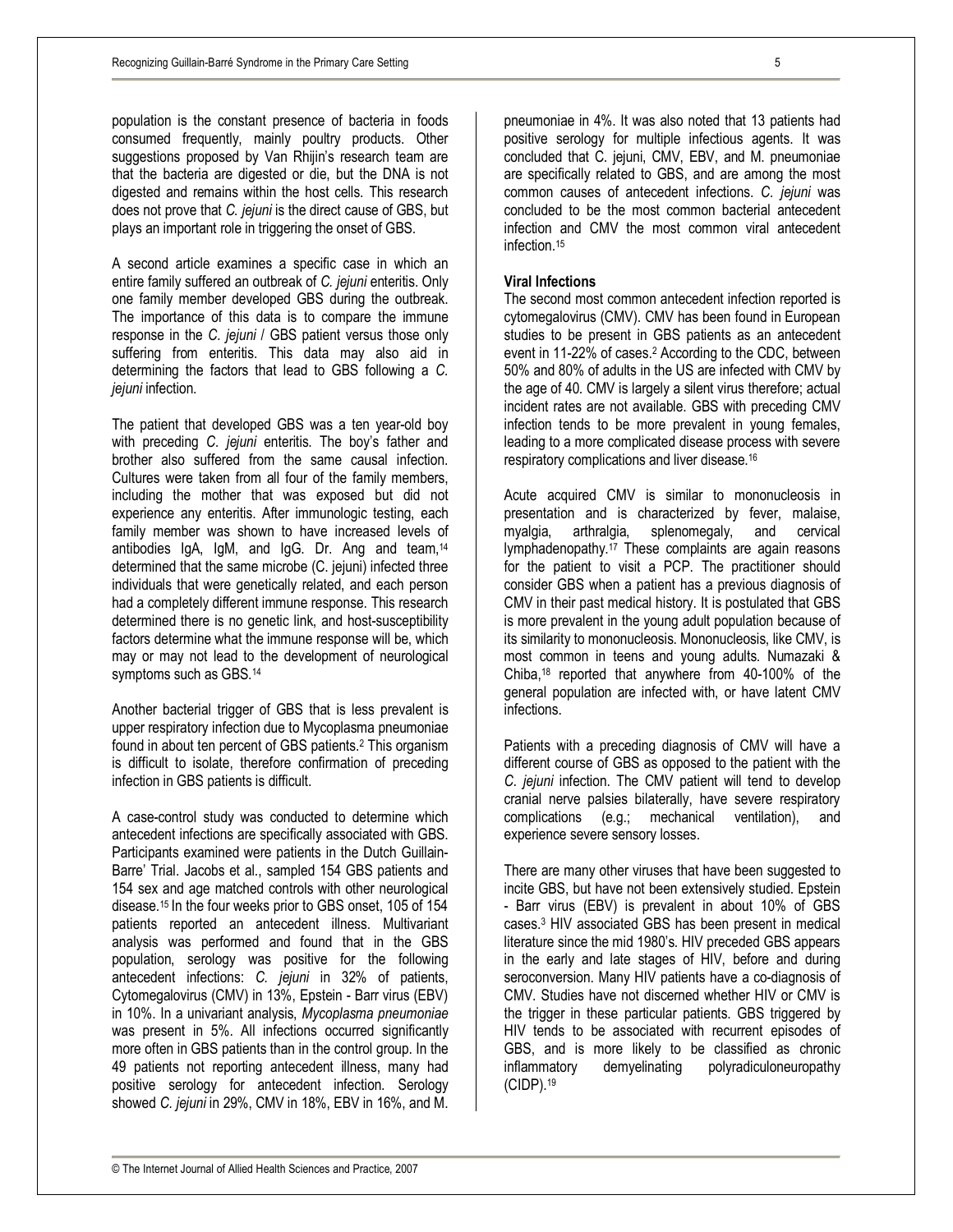Other viral infections known to trigger GBS less frequently are Herpes Simplex 1 and 2, H. influenzae, influenza A and B viruses, varicella-zoster viruses, hepatitis A, B, C, and D.

### **Vaccinations**

There is controversy surrounding whether or not vaccinations can trigger GBS because of mass vaccination of children and adults worldwide. Vaccinations are essentially a requirement for all children entering school and for most students entering college. The most common and recent vaccine implicated in triggering GBS is the influenza vaccine. One study examined the 1992-1993 and 1993-1994 influenza seasons and GBS cases reported during that time, and found the adjusted relative risk of 1.7 cases per 1 million influenza vaccinations. The risk of the flu vaccine inciting a case of GBS was one to two cases per 1,000,000 people vaccinated.<sup>8</sup>

The CDC has established a reporting system known as the Vaccine Adverse Event Reporting System (VAERS)<sup>20</sup> that stated in its surveillance study in 2003, "The risk of developing vaccine-associated GBS is less than the risk of severe influenza."<sup>8</sup> The numbers of individual case reports of vaccine related GBS events were prevalent enough to warrant attention and further studies. Nationwide surveillance began as a result of the New Jersey "swine flu" vaccination program in 1976-1977. In 1976 the CDC initiated a massive immunization program to avoid an influenza pandemic similar to the "killer flu of 1918" because one soldier died earlier in the year (1976) of a similar antigenic strain of flu as that of 1918. The mass vaccination ceased in December of 1976 because the threat of an epidemic decreased dramatically. Roughly 43 million people were vaccinated during this time frame of October-December 1976. The CDC initiated studies regarding the relative risk of this vaccine triggering GBS and the relative risk was shown to be 7.1. The swine flu vaccination was attributed to eight to nine cases of GBS per million vaccinations. This study also stated that the attributable risk of developing GBS after receiving the flu vaccine is one to two cases per million vaccinated. Several studies have determined a clear association between the swine flu vaccine and GBS if the onset is within a set amount of weeks after vaccination; however a clear causal association has yet to be established.<sup>21</sup>

There are many documented cases of influenza vaccines being the antecedent event triggering GBS, but studies have yet to show that the risks outweigh the benefits of receiving the influenza vaccine. The VAERS of the CDC compiled reports from 1990 to 2003 regarding the incidence of influenza vaccine and GBS diagnosis. The study concluded that reporting rates of GBS after influenza vaccination have decreased; however, long onset interval and the lowered possibility of other preexisting illnesses contributing to GBS, the findings state the possibility of a

causal relationship between GBS and the influenza vaccine.<sup>22</sup>

Over 61 million flu vaccines were given during the 2004- 2005 flu season and over 81 million doses have been given currently for the 2005-2006 flu season.<sup>20</sup> Although epidemiological studies state that the influenza vaccine is safe and the risk of GBS is minimal, the risk is still present and patients should be educated about the possible risk involved regarding GBS and vaccination.

Other vaccines have been implicated as triggers for GBS, but the cases are considered anecdotal. Risk has yet to be established due to the small number of cases to be studied. The vaccines implicated are the polio, rabies, tetanus toxoid, MMR, DTP, hepatitis B, hepatitis A, and meningitis. Patients with GBS like symptoms should be asked about any recent vaccines. Post vaccination symptoms of paralysis or hyporeflexia should lead primary care providers to consider GBS in their differential.

### *Summary*

The PCP is likely to be the port of entry when a patient has complications due to a viral-bacterial infection or a vaccination. GBS complications can take hours to weeks to manifest and in severe cases may require mechanical ventilation. Twenty-five percent of all GBS patients require ventilator support of some type.<sup>2</sup> PCP's must recognize antecedent events, signs, and symptoms of GBS to facilitate treatment immediately. Education will also prevent iatrogenic relapses in patients with a history of GBS. Approximately 25% of deaths occur within the first week of onset of GBS.<sup>2</sup> Initiating supportive care and therapeutic treatment can decrease the amount of recovery time and amount of residual debilitating effects of GBS. Twenty to thirty percent of GBS patients are left with some form of residual weakness or disability.<sup>6</sup>

GBS is rare and practitioners may not recognize GBS when it does present. Therefore, early recognition of antecedent events, signs and symptoms, and knowledge of GBS, with attention to potential outcomes, will decrease mortality and residual effects of GBS. Although GBS is a rare syndrome it is not rare to the person that has it.

#### *Results*

GBS is a rare autoimmune syndrome. Bimodal incidence is found to be higher in the young adult and elderly populations. A case study examined an outbreak of gastroenteritis within a family. All family members were exposed to *C. jejuni*, but only one person developed GBS. This proves no genetic link. Many antecedent events are strongly correlated with a GBS diagnosis. The exact cause of GBS is unknown, but many triggers have been well established. Onset of GBS occurs one to three weeks after a preceding illness, and 75% of GBS patients document a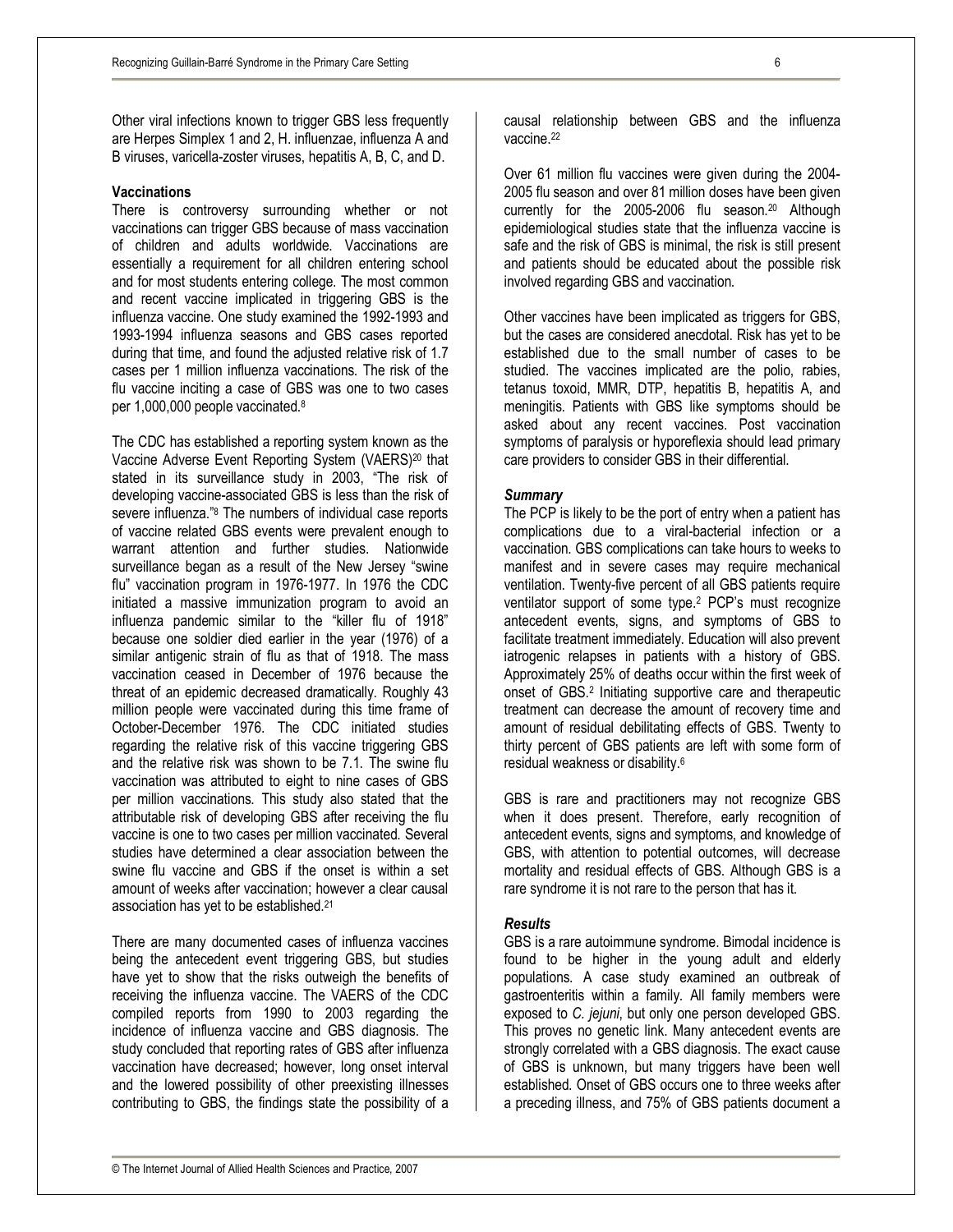preceding illness. The most common infection preceding GBS is *C. jejuni* gastroenteritis.<sup>7</sup> Research with *C. jejuni*  DNA has not proven that *C. jejuni* infection is a direct cause of GBS. However, evidence shows *C. jejuni* and M. pneumoniae to be specifically related to GBS.<sup>15</sup>

The second most common antecedent infection preceding GBS is CMV. CMV is present in most adults as a latent infection. Studies show an increased prevalence of CMV triggered GBS in young female populations. Research has shown that a preceding CMV infection can lead to a more severe and complicated disease process with increased residual complications because of increased cranial nerve involvement and increased sensory and motor loss. Evidence shows CMV and EBV to be specifically related to GBS as well.<sup>15</sup> Other viruses known to trigger GBS include HIV, influenza, herpes, and numerous others. Of these other viruses thought to be triggers, little information is available to study due to low incident rate.

Another class of GBS triggers under extensive investigation is vaccinations. Extensive past and present research regarding the relationship between vaccines and GBS exists. Recent research has focused on the influenza vaccine. The outcome of most studies state that the risk of acquiring GBS is minimal. The CDC's Vaccine Adverse Event Reporting System (VAERS) for 2003 states, "The risk of developing vaccine-associated GBS is less than the risk of severe influenza".<sup>8</sup> Several studies have determined a correlation between the influenza vaccine and GBS, but a clear causal association has not been established. Studies cannot prove that risk outweighs the benefit regarding vaccinations versus increased risk of GBS.

### *Discussion*

Many studies have proven that antecedent infection and/or events trigger GBS, but do not directly cause GBS. Practitioners are also able to predict any possible complications of the disease and any possible residual effects based on past research. Many bacterial and viral triggers have been studied, but not as extensively as *C. jejuni* and CMV. Triggers that have not been studied extensively may be as important to understanding onset of GBS. Lesser-studied viruses include herpes, EBV, HIV, influenza, varicella, and hepatitis. Much more research is needed regarding these antecedent infections, but lack of case studies makes this research difficult. A PCP will most likely address many of the antecedent bacterial-viral

infections and/or post-illness complications. They should be suspicious for any arising post-illness complications resembling any GBS symptoms. "The diagnosis of Guillain-Barre' Syndrome itself is usually not difficult for the neurologist, but can be challenging for the doctor of first contact who may not have seen a case since medical school".<sup>5</sup> These antecedent illnesses are prevalent in society. PCP's understanding what agents are associated with GBS benefits the patient by enabling early diagnosis and treatment resulting in decreased morbidity and mortality. PCPs can also educate patients about the risk of GBS with vaccination/illness, what signs and symptoms to look for, and when to return to the clinic if GBS is suspected. The patient presenting with post-febrile weakness may be dismissed and sent home. In this case it is critical for the PCP to know that even though differential diagnosis is broad, it is critically dependent upon them first recognizing the onset of GBS or ruling it out.

### **Conclusion**

The prognosis of GBS is dependent upon early diagnosis and intervention. Early diagnosis begins with the PCP, therefore the PCP must recognize patients at risk and consider GBS in the differential diagnosis. Antecedent events encountered in primary care include, but are not limited to, gastroenteritis, upper respiratory infection, cytomegalovirus, Epstein-Barr virus, and vaccinations against influenza, meningitis, and tetanus toxoid. Although GBS is rare, further research of triggers is warranted. Influenza vaccines are traditionally made in chicken eggs where Campylobacter is endemic; consequently research is necessary in this field because of mass immunization programs that are especially vigilant in high risk/vulnerable populations. If direct causes could be identified, prophylaxis and treatment options (other than supportive care) could be developed. No genetic link has been established, but no explanation exists regarding why one family member has GBS and the others do not. More research is needed to determine why the other family members did not get GBS. Much is still unknown about GBS (cause, pathophysiology, treatment, and recovery/prognosis) therefore, future research has endless limits. PCPs are the "gatekeepers" to healthcare. They must know the common illnesses and vaccines shown to trigger GBS, and must recognize signs and symptoms of GBS when present in the acute care setting. Education of providers is the key to decreasing mortality and sequela through PCP's early recognition and intervention.

### **References**

1. Nachamkin, I., Allos, B. M., & Ho, T. (1998, July). Campylobacter Species and Guillain-Barre' Syndrome. Clinical Microbiology Reviews, 11, 3. Retrieved November 19, 2005, from <http://www.ncbi.nlm.nih.gov/entrez>

\_\_\_\_\_\_\_\_\_\_\_\_\_\_\_\_\_\_\_\_\_\_\_\_\_\_\_\_\_\_\_\_\_\_\_\_\_\_\_\_\_\_\_\_\_\_\_\_\_\_\_\_\_\_\_\_\_\_\_\_\_\_\_\_\_\_\_\_\_\_\_\_\_\_\_\_\_\_\_\_\_\_\_\_\_\_\_\_\_\_\_\_\_\_\_\_\_\_\_\_\_\_

2. Seneviratne, U. (2000, April 19). Guillain-Barre' syndrome. Institute of Neurology, April, 2000. Retrieved November 20, 2005, from <http://www.ncbi.nlm.nih.gov>